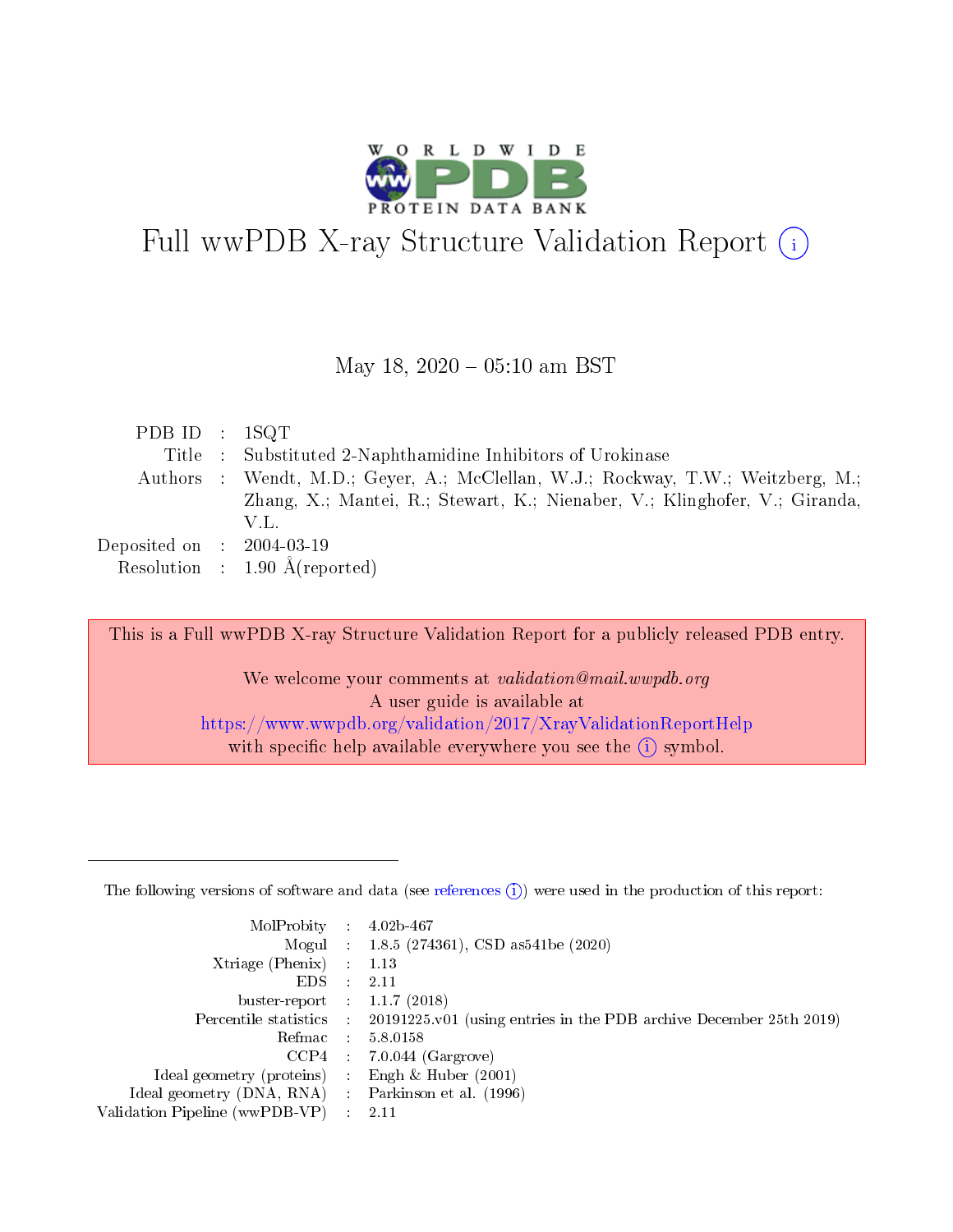# 1 [O](https://www.wwpdb.org/validation/2017/XrayValidationReportHelp#overall_quality)verall quality at a glance  $(i)$

The following experimental techniques were used to determine the structure: X-RAY DIFFRACTION

The reported resolution of this entry is 1.90 Å.

Percentile scores (ranging between 0-100) for global validation metrics of the entry are shown in the following graphic. The table shows the number of entries on which the scores are based.



| Metric                | Whole archive<br>$(\#\text{Entries})$ | Similar resolution<br>$(\#\text{Entries}, \text{resolution range}(\AA))$ |
|-----------------------|---------------------------------------|--------------------------------------------------------------------------|
| Clashscore            | 141614                                | $6847(1.90-1.90)$                                                        |
| Ramachandran outliers | 138981                                | 6760 (1.90-1.90)                                                         |
| Sidechain outliers    | 138945                                | 6760 $(1.90-1.90)$                                                       |
| RSRZ outliers         | 127900                                | $6082(1.90-1.90)$                                                        |

The table below summarises the geometric issues observed across the polymeric chains and their fit to the electron density. The red, orange, yellow and green segments on the lower bar indicate the fraction of residues that contain outliers for  $\geq=3$ , 2, 1 and 0 types of geometric quality criteria respectively. A grey segment represents the fraction of residues that are not modelled. The numeric value for each fraction is indicated below the corresponding segment, with a dot representing fractions  $\epsilon = 5\%$  The upper red bar (where present) indicates the fraction of residues that have poor fit to the electron density. The numeric value is given above the bar.

| $\cap$ hain | Length | Quality of chain |     |  |
|-------------|--------|------------------|-----|--|
|             |        | 4%               |     |  |
|             | 245    | 81%              | 16% |  |

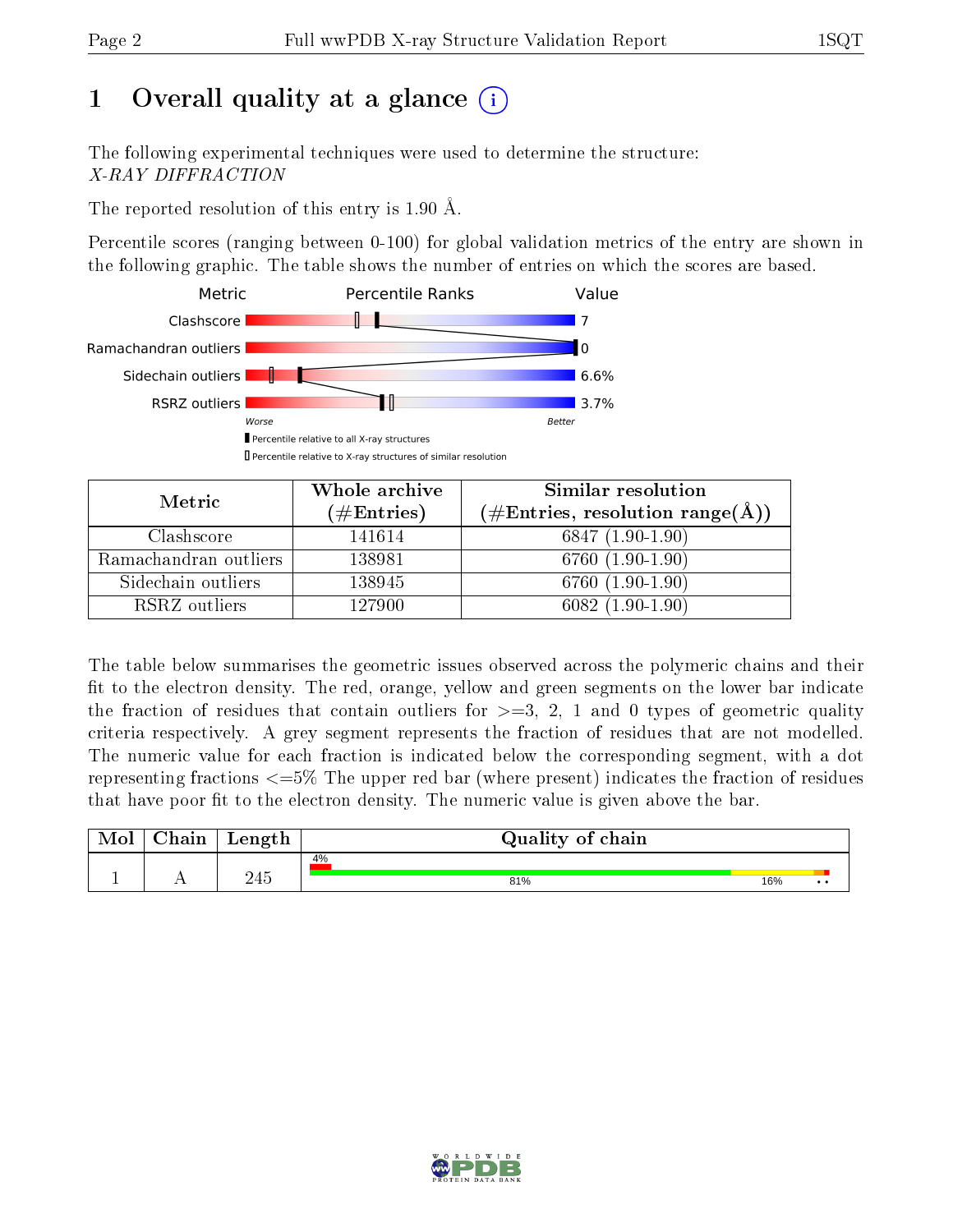# 2 Entry composition (i)

There are 3 unique types of molecules in this entry. The entry contains 2032 atoms, of which 0 are hydrogens and 0 are deuteriums.

In the tables below, the ZeroOcc column contains the number of atoms modelled with zero occupancy, the AltConf column contains the number of residues with at least one atom in alternate conformation and the Trace column contains the number of residues modelled with at most 2 atoms.

Molecule 1 is a protein called Urokinase-type plasminogen activator.

| Mol | ${\rm Chain}$ | Residues |               |      | $\rm{Atoms}$ |     |    | ZeroOcc | $\mathrm{AltConf} \mid \mathrm{Trace}$ |  |
|-----|---------------|----------|---------------|------|--------------|-----|----|---------|----------------------------------------|--|
|     |               | 245      | Tota.<br>1933 | 1218 | 338          | 361 | 16 |         |                                        |  |

 Molecule 2 is 7-METHOXY-8-[1-(METHYLSULFONYL)-1H-PYRAZOL-4-YL]NAPHTHA LENE-2-CARBOXIMIDAMIDE (three-letter code: UI3) (formula:  $C_{16}H_{16}N_4O_3S$ ).



| Mol | $\perp$ Chain   Residues | Atoms       |  |                    |  | ZeroOcc   AltConf |  |  |
|-----|--------------------------|-------------|--|--------------------|--|-------------------|--|--|
|     |                          | Total C N O |  | $\mathbf{\Lambda}$ |  |                   |  |  |

• Molecule 3 is water.

| $\text{Mol}$ | Chain   Residues | Atoms | ZeroOcc   AltConf |  |
|--------------|------------------|-------|-------------------|--|
|              |                  | Total |                   |  |

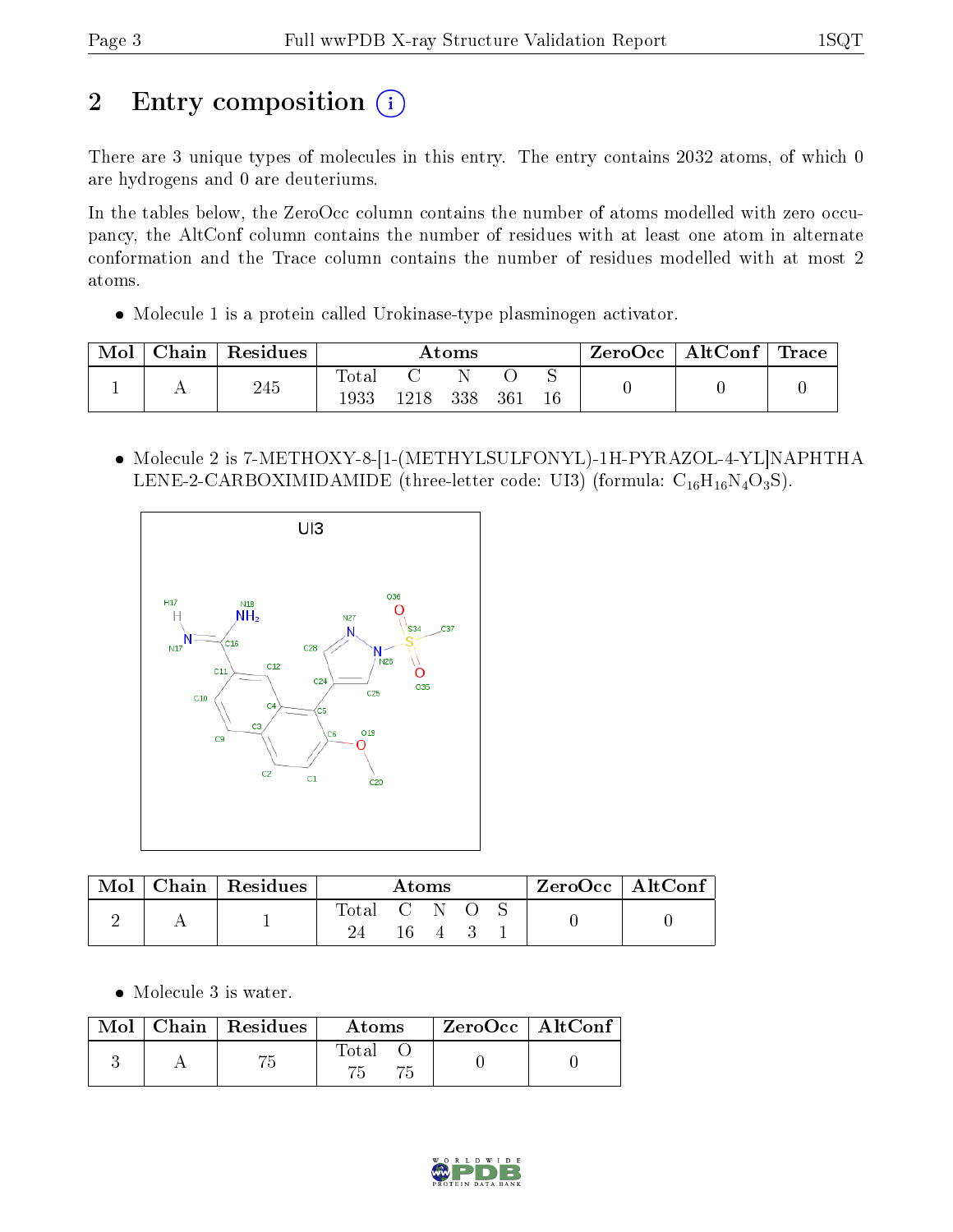## 3 Residue-property plots  $(i)$

These plots are drawn for all protein, RNA and DNA chains in the entry. The first graphic for a chain summarises the proportions of the various outlier classes displayed in the second graphic. The second graphic shows the sequence view annotated by issues in geometry and electron density. Residues are color-coded according to the number of geometric quality criteria for which they contain at least one outlier: green  $= 0$ , yellow  $= 1$ , orange  $= 2$  and red  $= 3$  or more. A red dot above a residue indicates a poor fit to the electron density (RSRZ  $> 2$ ). Stretches of 2 or more consecutive residues without any outlier are shown as a green connector. Residues present in the sample, but not in the model, are shown in grey.

• Molecule 1: Urokinase-type plasminogen activator



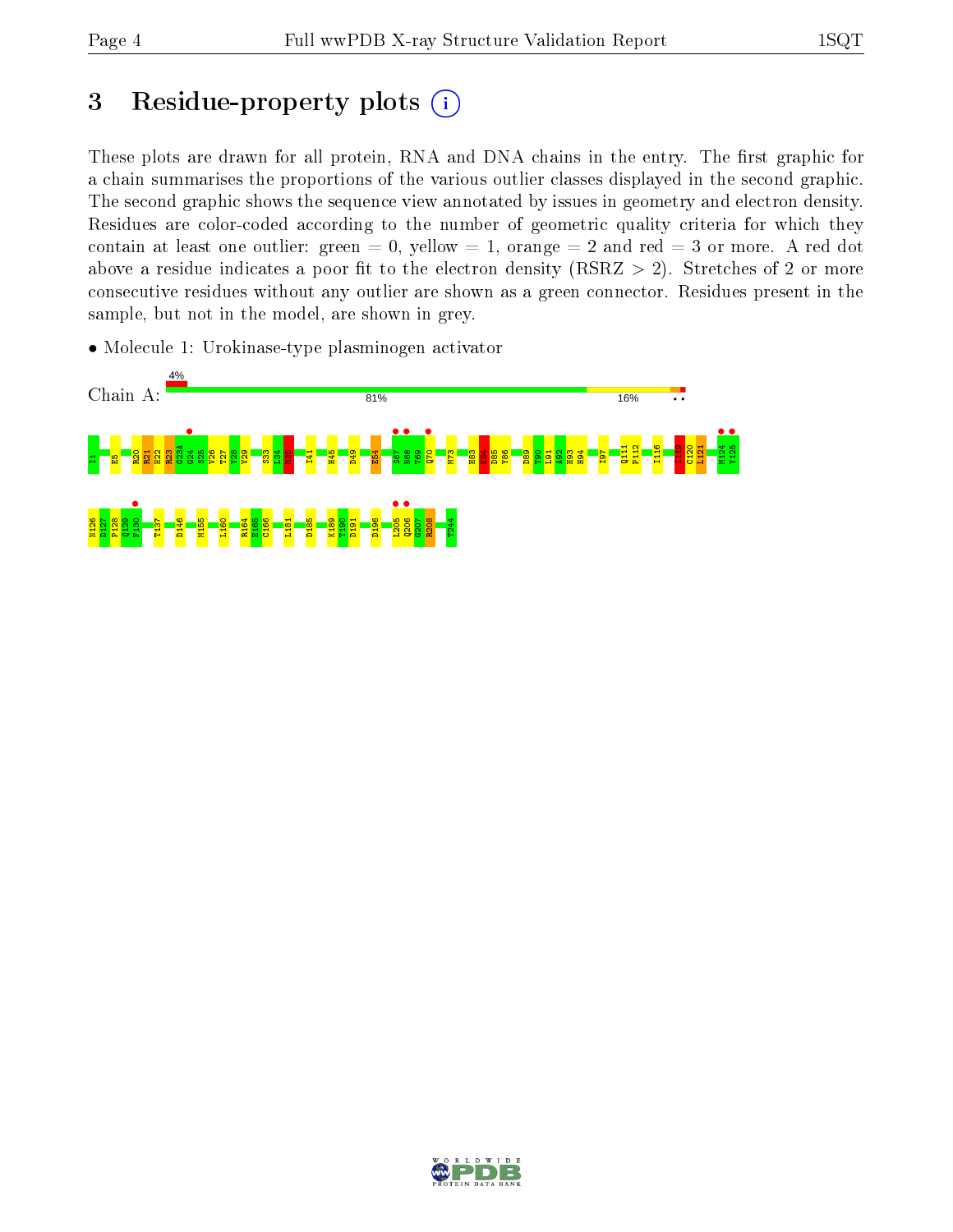# 4 Data and refinement statistics  $(i)$

| Property                                                             | Value                                            | Source     |
|----------------------------------------------------------------------|--------------------------------------------------|------------|
| Space group                                                          | P 21 21 21                                       | Depositor  |
| Cell constants                                                       | $55.16\text{\AA}$<br>$53.00\text{\AA}$<br>82.30Å |            |
| a, b, c, $\alpha$ , $\beta$ , $\gamma$                               | $90.00^\circ$<br>$90.00^\circ$<br>$90.00^\circ$  | Depositor  |
| Resolution $(A)$                                                     | 10.00<br>$-1.90$                                 | Depositor  |
|                                                                      | 19.11<br>1.61                                    | <b>EDS</b> |
| % Data completeness                                                  | $77.6$ $(10.00-1.90)$                            | Depositor  |
| (in resolution range)                                                | $82.1(19.11-1.61)$                               | <b>EDS</b> |
| $R_{merge}$                                                          | (Not available)                                  | Depositor  |
| $\mathrm{R}_{sym}$                                                   | (Not available)                                  | Depositor  |
| $\langle I/\sigma(I) \rangle^{-1}$                                   | $\overline{0.97}$ (at 1.60Å)                     | Xtriage    |
| Refinement program                                                   | X-PLOR 98.0                                      | Depositor  |
|                                                                      | $\overline{0.236}$<br>0.236                      | Depositor  |
| $R, R_{free}$                                                        | (Not available)<br>0.217                         | DCC        |
| $R_{free}$ test set                                                  | No test flags present.                           | wwPDB-VP   |
| Wilson B-factor $(A^2)$                                              | 17.4                                             | Xtriage    |
| Anisotropy                                                           | 0.271                                            | Xtriage    |
| Bulk solvent $k_{sol}(e/\mathring{A}^3)$ , $B_{sol}(\mathring{A}^2)$ | $0.39$ , $68.2$                                  | <b>EDS</b> |
| $\overline{L-test for }$ twinning <sup>2</sup>                       | $>$ = 0.50, < $L^2$ > = 0.33<br>< L              | Xtriage    |
| Estimated twinning fraction                                          | $0.024$ for k,h,-l                               | Xtriage    |
| $F_o, F_c$ correlation                                               | 0.93                                             | <b>EDS</b> |
| Total number of atoms                                                | 2032                                             | wwPDB-VP   |
| Average B, all atoms $(A^2)$                                         | 12.0                                             | wwPDB-VP   |

Xtriage's analysis on translational NCS is as follows: The largest off-origin peak in the Patterson function is  $7.00\%$  of the height of the origin peak. No significant pseudotranslation is detected.

<sup>&</sup>lt;sup>2</sup>Theoretical values of  $\langle |L| \rangle$ ,  $\langle L^2 \rangle$  for acentric reflections are 0.5, 0.333 respectively for untwinned datasets, and 0.375, 0.2 for perfectly twinned datasets.



<span id="page-4-1"></span><span id="page-4-0"></span><sup>1</sup> Intensities estimated from amplitudes.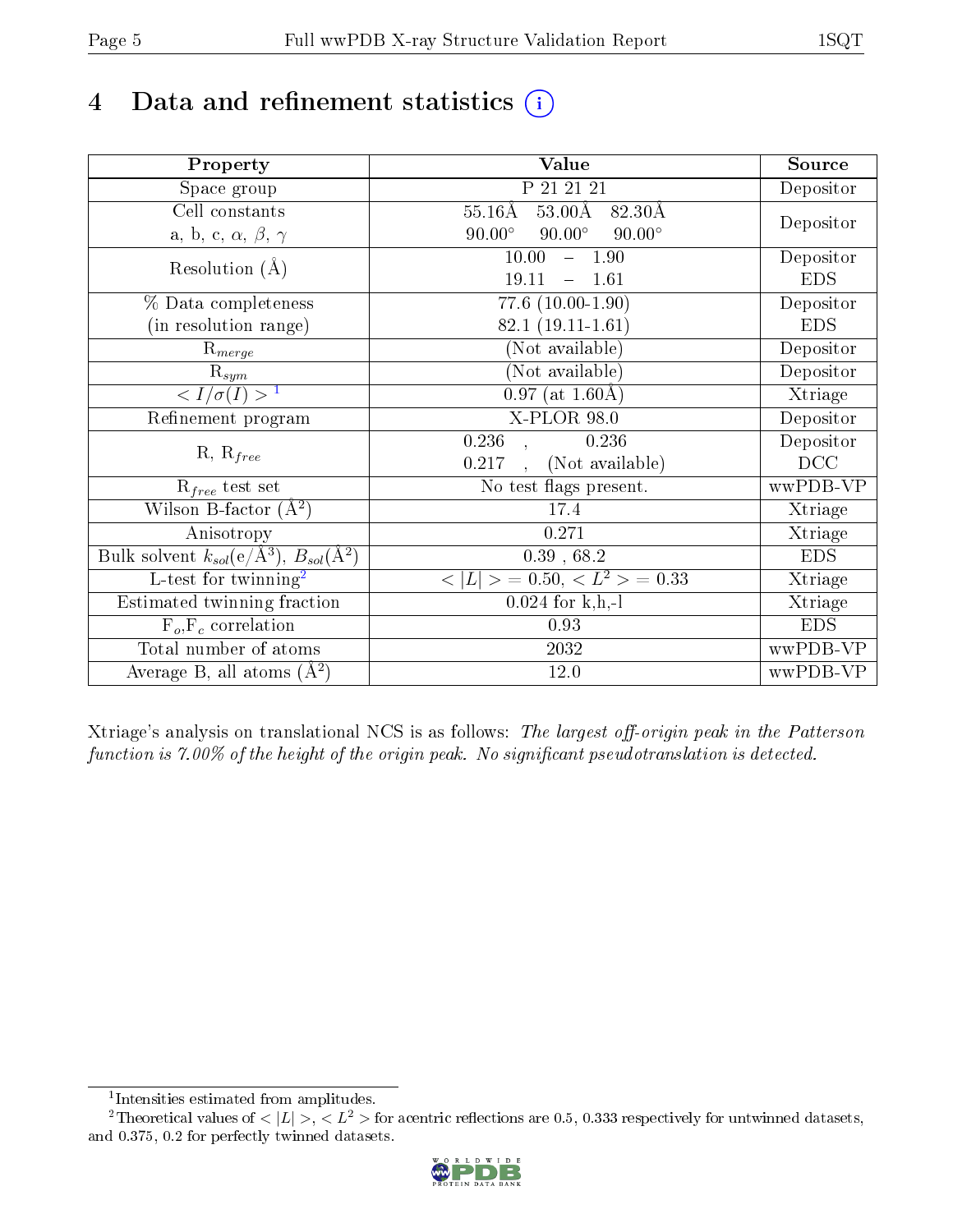# 5 Model quality  $(i)$

### 5.1 Standard geometry  $(i)$

Bond lengths and bond angles in the following residue types are not validated in this section: UI3

The Z score for a bond length (or angle) is the number of standard deviations the observed value is removed from the expected value. A bond length (or angle) with  $|Z| > 5$  is considered an outlier worth inspection. RMSZ is the root-mean-square of all Z scores of the bond lengths (or angles).

| $Mol$   Chain |          | Bond lengths                 | Bond angles |                   |  |
|---------------|----------|------------------------------|-------------|-------------------|--|
|               |          | RMSZ $\mid \#Z \mid >5$ RMSZ |             | $\# Z  > 5$       |  |
|               | $0.90\,$ | 0/1982                       | 1.35        | $15/2684~(0.6\%)$ |  |

There are no bond length outliers.

|  |  | All (15) bond angle outliers are listed below: |  |  |
|--|--|------------------------------------------------|--|--|
|  |  |                                                |  |  |

| Mol          | Chain | Res | <b>Type</b> | Atoms       | Z       | $\lambda$ Observed $(^\circ)$ | Ideal $(^\circ)$ |
|--------------|-------|-----|-------------|-------------|---------|-------------------------------|------------------|
| $\mathbf{I}$ | А     | 191 | <b>ASP</b>  | $CB-CG-OD1$ | 9.86    | 127.17                        | 118.30           |
| 1            | А     | 119 | <b>ILE</b>  | $CB-CA-C$   | $-8.28$ | 95.03                         | 111.60           |
| 1            | А     | 35  | MET         | $CA-CB-CG$  | $-7.24$ | 100.99                        | 113.30           |
| 1            | А     | 185 | <b>ASP</b>  | $CB-CG-OD1$ | 7.23    | 124.81                        | 118.30           |
| 1            | А     | 119 | ILE         | $N$ -CA-CB  | 6.55    | 125.87                        | 110.80           |
| 1            | А     | 84  | <b>LYS</b>  | $CB-CG-CD$  | 6.51    | 128.52                        | 111.60           |
| 1            | А     | 146 | ASP         | $CB-CG-OD2$ | 6.37    | 124.04                        | 118.30           |
| 1            | А     | 196 | ASP         | $CB-CG-OD1$ | 6.10    | 123.79                        | 118.30           |
| 1            | A     | 181 | LEU         | $CA-CB-CG$  | 6.06    | 129.23                        | 115.30           |
| 1            | А     | 189 | <b>LYS</b>  | $CA-CB-CG$  | 5.45    | 125.39                        | 113.40           |
| 1            | А     | 21  | $\rm{ARG}$  | $CB-CA-C$   | $-5.40$ | 99.61                         | 110.40           |
|              | А     | 89  | ASP         | $CB-CG-OD1$ | 5.18    | 122.96                        | 118.30           |
| 1            | А     | 208 | $\rm{ARG}$  | $CB-CG-CD$  | 5.05    | 124.74                        | 111.60           |
| 1            | А     | 49  | ASP         | $CB-CG-OD1$ | 5.02    | 122.82                        | 118.30           |
| $\mathbf 1$  | А     | 155 | MET         | $CA-CB-CG$  | 5.01    | 121.82                        | 113.30           |

There are no chirality outliers.

There are no planarity outliers.

### 5.2 Too-close contacts  $(i)$

In the following table, the Non-H and H(model) columns list the number of non-hydrogen atoms and hydrogen atoms in the chain respectively. The H(added) column lists the number of hydrogen

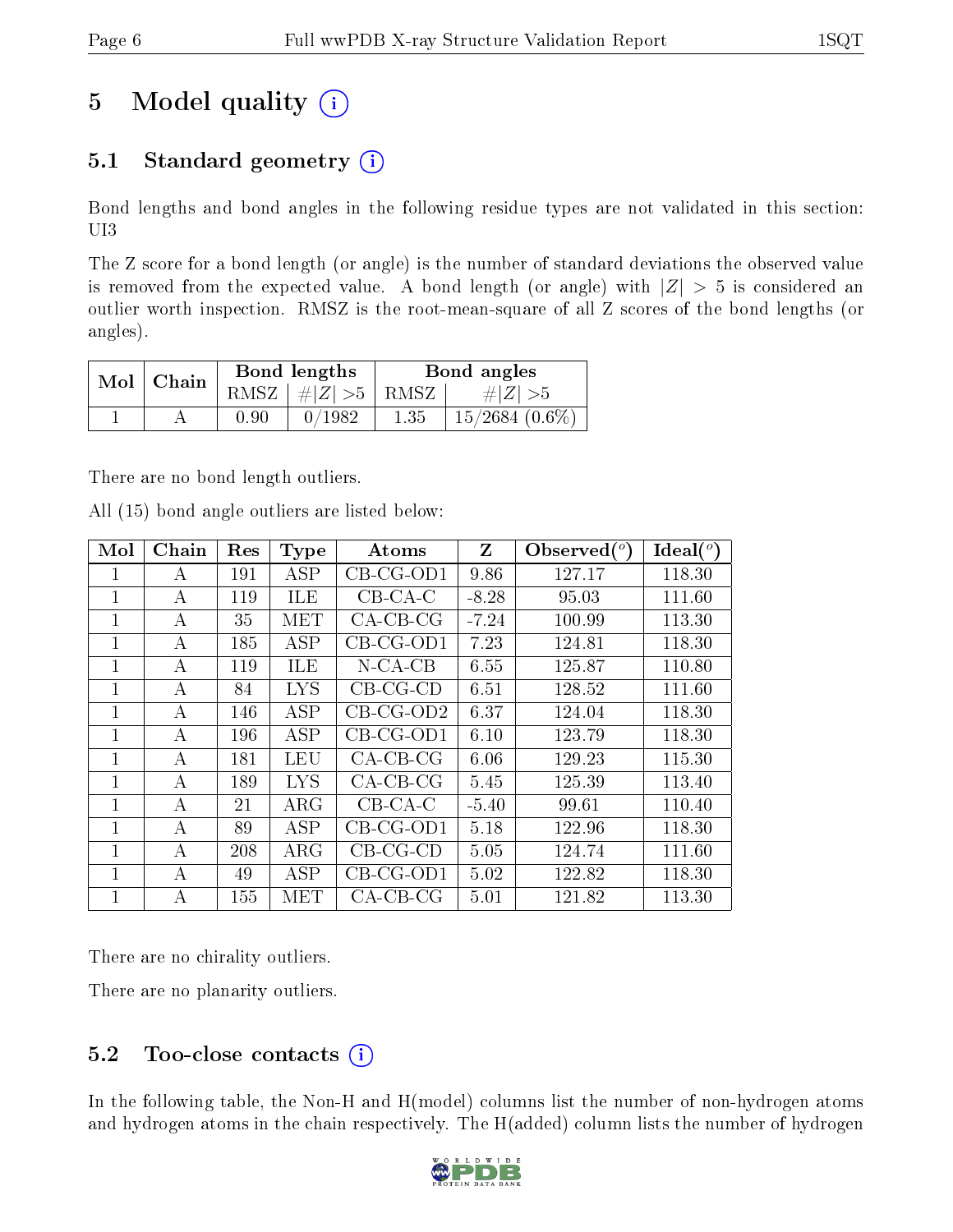| Mol |      |      | Chain   Non-H   H(model)   H(added)   Clashes   Symm-Clashes |
|-----|------|------|--------------------------------------------------------------|
|     | 1933 | 1878 |                                                              |
|     |      |      |                                                              |
|     |      |      |                                                              |
|     | 2032 | 894  |                                                              |

atoms added and optimized by MolProbity. The Clashes column lists the number of clashes within the asymmetric unit, whereas Symm-Clashes lists symmetry related clashes.

The all-atom clashscore is defined as the number of clashes found per 1000 atoms (including hydrogen atoms). The all-atom clashscore for this structure is 7.

All (28) close contacts within the same asymmetric unit are listed below, sorted by their clash magnitude.

| Atom-1                      | Atom-2               | Interatomic    | Clash         |
|-----------------------------|----------------------|----------------|---------------|
|                             |                      | distance $(A)$ | overlap $(A)$ |
| 1: A:73:MET:HG2             | 3:A:1054:HOH:O       | 1.70           | 0.90          |
| 1:A:33:SER:HB3              | 1:A:119:ILE:HD11     | 1.56           | 0.85          |
| 1:A:128:PRO:HD3             | 1:A:205:LEU:HD22     | 1.71           | 0.73          |
| 1:A:83:HIS:HD2              | 1: A:85: ASP:H       | 1.39           | 0.68          |
| 1: A:35:MET:CE              | 1:A:121:LEU:HD13     | 2.24           | 0.68          |
| 1: A:35:MET:HE1             | 1:A:121:LEU:HD13     | 1.81           | 0.61          |
| 1: A:35:MET:HG2             | 3:A:1033:HOH:O       | 2.04           | 0.57          |
| 1: A:23: ARG:H              | 1:A:23:ARG:HD2       | 1.68           | 0.57          |
| 1:A:23:ARG:N                | 1:A:23:ARG:HD2       | 2.21           | 0.56          |
| 1: A:120: CYS:H             | 1:A:208:ARG:NH2      | 2.04           | 0.55          |
| 1: A:35:MET:HE3             | 1:A:119:ILE:HD12     | 1.87           | 0.55          |
| 1:A:23:ARG:H                | 1:A:23:ARG:CD        | 2.19           | 0.54          |
| 1:A:21:ARG:HA               | 1: A:26: VAL:HG22    | 1.88           | 0.54          |
| 1: A:73:MET:HE1             | 1: A: 111: GLN: O    | 2.08           | 0.54          |
| 1: A:35:MET:HE2             | 1:A:121:LEU:HD13     | 1.95           | 0.47          |
| 1:A:128:PRO:HG2             | 1: A: 160: LEU: HD11 | 1.98           | 0.46          |
| $1:A:20:ARG:H\overline{B2}$ | 1: A:29: VAL:HG21    | 1.98           | 0.46          |
| 1: A: 112: PRO: HA          | 1:A:116:ILE:O        | 2.16           | 0.45          |
| 1:A:22:HIS:HE1              | 1: A:27:THR:OG1      | 1.99           | 0.44          |
| 1: A:86:TYR:HA              | 1: A:94: HIS:O       | 2.17           | 0.44          |
| 1:A:41:ILE:HD11             | 1:A:97:ILE:HD11      | 2.00           | 0.43          |
| 1: A:35:MET:HE3             | 1: A: 119: ILE: CD1  | 2.47           | 0.43          |
| 1: A:84: LYS:CD             | 1: A:84:LYS:H        | 2.32           | 0.43          |
| 2:A:1001:UI3:C25            | 2:A:1001:UI3:O19     | 2.67           | 0.42          |
| 1:A:54:GLU:HB2              | 3:A:1027:HOH:O       | 2.19           | 0.42          |
| 1:A:128:PRO:HG2             | 1: A: 160: LEU: CD1  | 2.50           | 0.41          |
| 1: A:91: LEU:O              | 1:A:93:HIS:HD2       | 2.04           | 0.41          |
| 1: A: 120: CYS:N            | 1:A:208:ARG:HH21     | 2.20           | 0.40          |

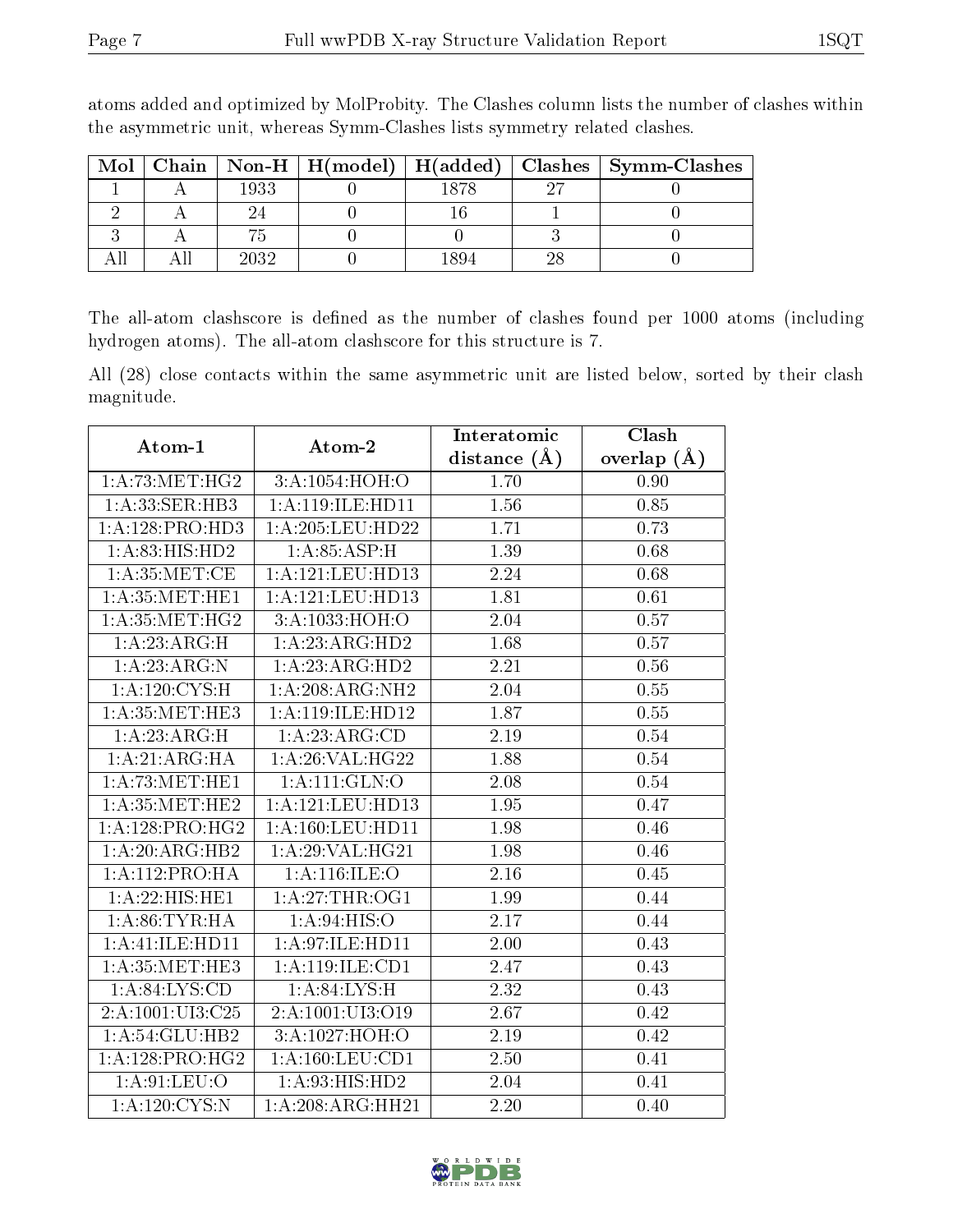There are no symmetry-related clashes.

#### 5.3 Torsion angles (i)

#### 5.3.1 Protein backbone  $(i)$

In the following table, the Percentiles column shows the percent Ramachandran outliers of the chain as a percentile score with respect to all X-ray entries followed by that with respect to entries of similar resolution.

The Analysed column shows the number of residues for which the backbone conformation was analysed, and the total number of residues.

| Mol   Chain | Analysed Favoured   Allowed   Outliers   Percentiles |  |  |         |
|-------------|------------------------------------------------------|--|--|---------|
|             | $243/245 (99\%)$   238 (98\%)   5 (2\%)              |  |  | 100 100 |

There are no Ramachandran outliers to report.

#### 5.3.2 Protein sidechains  $(i)$

In the following table, the Percentiles column shows the percent sidechain outliers of the chain as a percentile score with respect to all X-ray entries followed by that with respect to entries of similar resolution.

The Analysed column shows the number of residues for which the sidechain conformation was analysed, and the total number of residues.

| Mol   Chain | Analysed          | $\mid$ Rotameric $\mid$ Outliers $\mid$ Percentiles |        |                                |  |
|-------------|-------------------|-----------------------------------------------------|--------|--------------------------------|--|
|             | $213/214$ (100\%) | 199 $(93%)$                                         | 14(7%) | $\vert 16 \vert \vert 8 \vert$ |  |

All (14) residues with a non-rotameric sidechain are listed below:

| Mol | Chain | Res | Type       |
|-----|-------|-----|------------|
| 1   | А     | 5   | GLU        |
| 1   | A     | 23  | $\rm{ARG}$ |
| 1   | A     | 35  | MET        |
| 1   | A     | 45  | HIS        |
| 1   | А     | 54  | GLU        |
| 1   | A     | 70  | <b>GLN</b> |
| 1   | A     | 84  | <b>LYS</b> |
| 1   | А     | 119 | ILE        |
| 1   |       | 121 | LEU        |
|     |       | 126 | <b>ASN</b> |

Continued on next page...

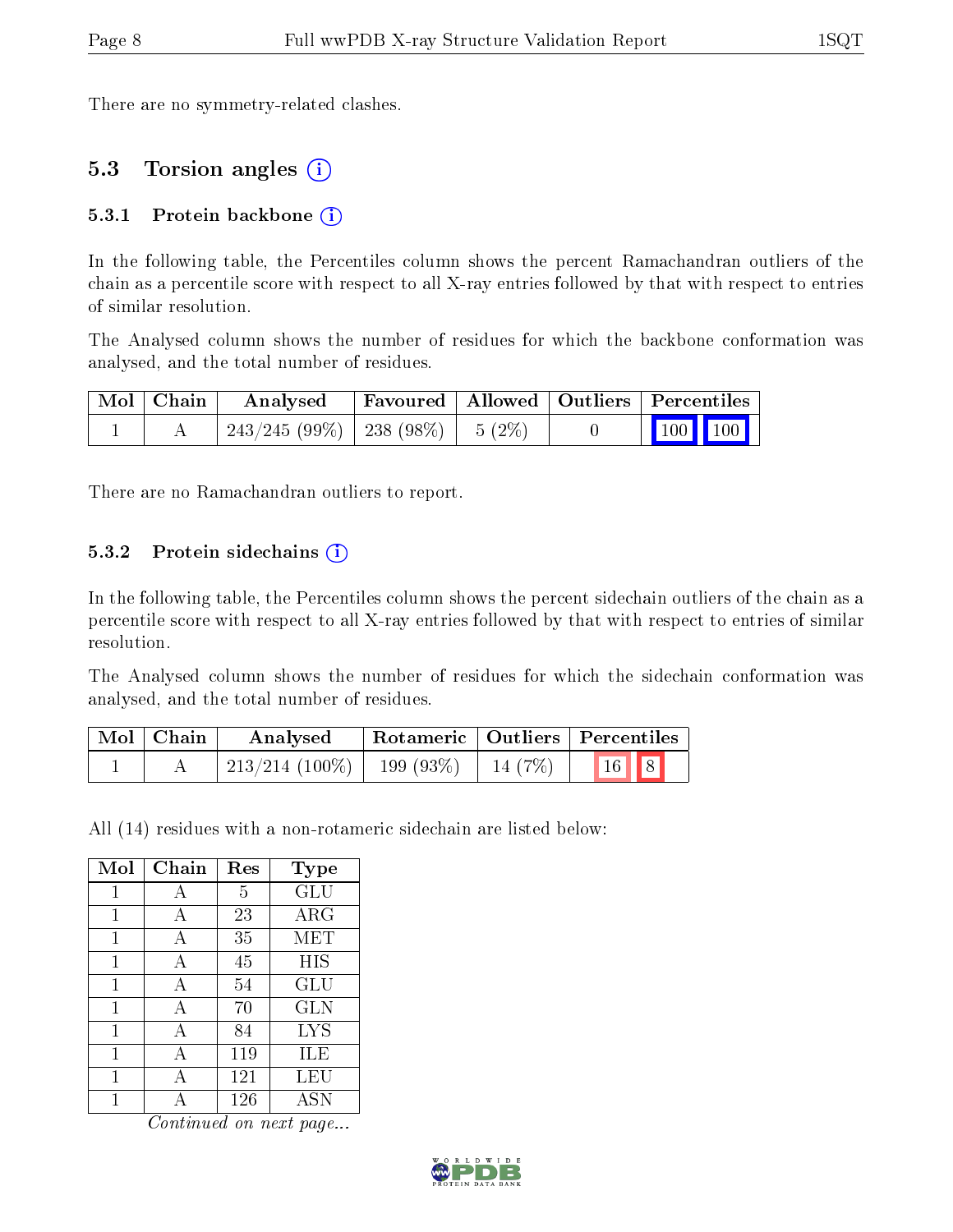Continued from previous page...

| $\operatorname{Mol}$ | Chain | Res | <b>Type</b> |
|----------------------|-------|-----|-------------|
|                      |       | 137 | THR.        |
|                      |       | 164 | ${\rm ARG}$ |
|                      |       | 166 | CYS         |
|                      |       | 206 | GL N        |

Some sidechains can be flipped to improve hydrogen bonding and reduce clashes. All (5) such sidechains are listed below:

| Mol | Chain | Res | <b>Type</b> |
|-----|-------|-----|-------------|
|     |       | 22  | <b>HIS</b>  |
|     |       | 66  | <b>ASN</b>  |
|     |       | 83  | <b>HIS</b>  |
|     |       | 93  | <b>HIS</b>  |
|     |       | 163 | <b>HIS</b>  |

#### $5.3.3$  RNA  $(i)$

There are no RNA molecules in this entry.

#### 5.4 Non-standard residues in protein, DNA, RNA chains (i)

There are no non-standard protein/DNA/RNA residues in this entry.

#### 5.5 Carbohydrates  $(i)$

There are no carbohydrates in this entry.

### 5.6 Ligand geometry  $(i)$

1 ligand is modelled in this entry.

In the following table, the Counts columns list the number of bonds (or angles) for which Mogul statistics could be retrieved, the number of bonds (or angles) that are observed in the model and the number of bonds (or angles) that are defined in the Chemical Component Dictionary. The Link column lists molecule types, if any, to which the group is linked. The Z score for a bond length (or angle) is the number of standard deviations the observed value is removed from the expected value. A bond length (or angle) with  $|Z| > 2$  is considered an outlier worth inspection. RMSZ is the root-mean-square of all Z scores of the bond lengths (or angles).

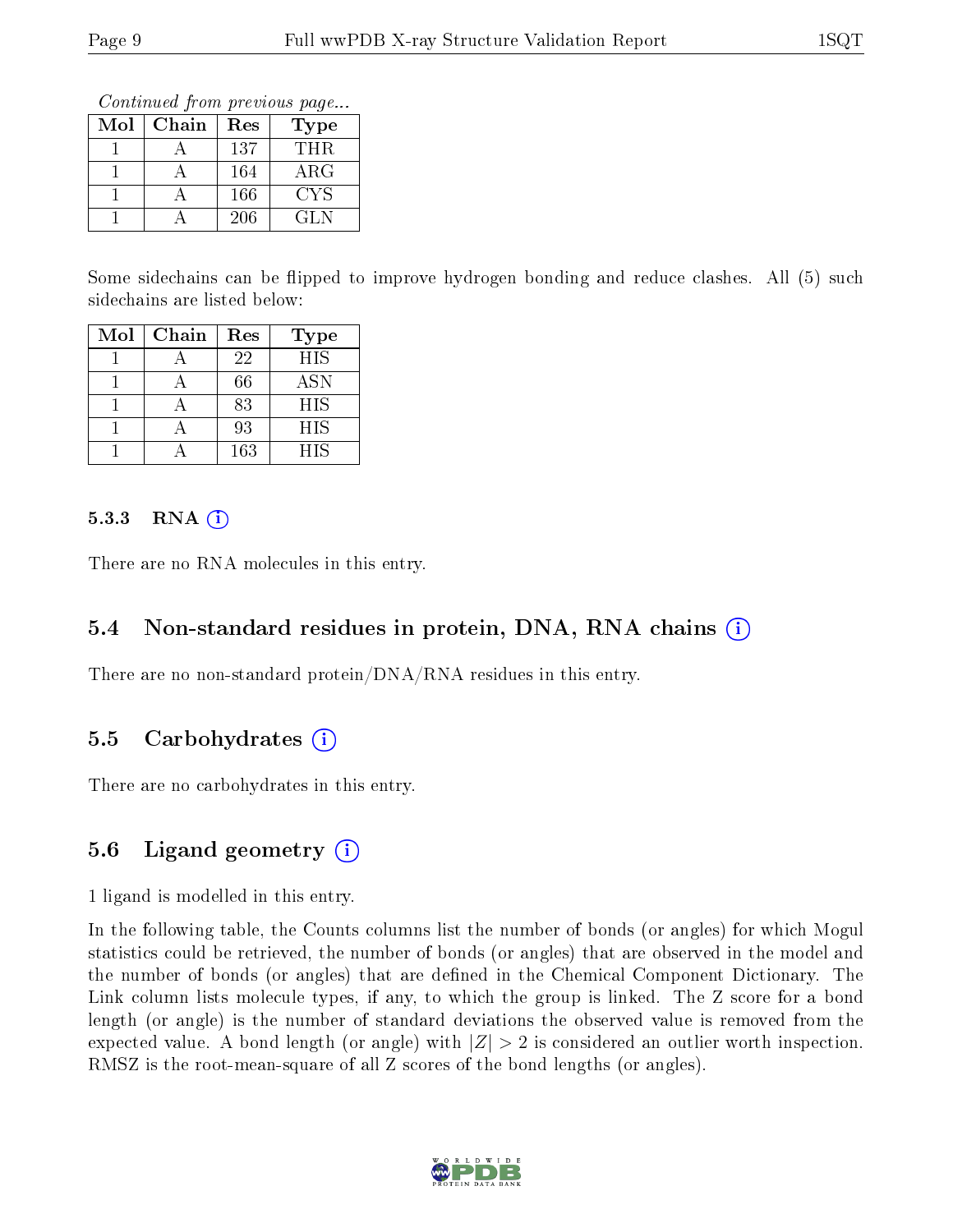| Mol |                           |  |      | Link     |                                                                       | Bond lengths |           |          | Bond angles |           |
|-----|---------------------------|--|------|----------|-----------------------------------------------------------------------|--------------|-----------|----------|-------------|-----------|
|     | $\mid$ Type   Chain   Res |  |      | Counts - | $ RMSZ  \#  Z  > 2  $<br>$\perp$ Counts $\mid$ RMSZ $\mid \#  Z  > 2$ |              |           |          |             |           |
|     |                           |  | 1001 | $\sim$   | 23, 26, 26                                                            | 1.75         | $7(30\%)$ | 26,39,39 | 1.97        | $9(34\%)$ |

In the following table, the Chirals column lists the number of chiral outliers, the number of chiral centers analysed, the number of these observed in the model and the number defined in the Chemical Component Dictionary. Similar counts are reported in the Torsion and Rings columns. '-' means no outliers of that kind were identified.

|  |      |        | Mol   Type   Chain   Res   Link   Chirals   Torsions | $\parallel$ Rings |
|--|------|--------|------------------------------------------------------|-------------------|
|  | 1001 | $\sim$ | $\mid 0/10/16/16 \mid 0/3/3/3$                       |                   |

All (7) bond length outliers are listed below:

| Mol            | Chain | Res      | Type | Atoms     | Z       | Observed $(A$ | Ideal(A) |
|----------------|-------|----------|------|-----------|---------|---------------|----------|
| $\overline{2}$ | А     | 1001     | UI3  | $O19-C6$  | 3.94    | 1.43          | 1.37     |
| $\overline{2}$ | А     | 1001     | UI3  | N27-N26   | 3.51    | 1.46          | 1.39     |
| $\overline{2}$ | А     | 1001     | UI3  | $C2-C1$   | 2.82    | 1.42          | 1.36     |
| $\overline{2}$ |       | 1001     | UI3  | $C12-C11$ | 2.57    | 1.41          | 1.37     |
| $\overline{2}$ | А     | 1001     | UI3  | $C25-C24$ | $-2.36$ | 1.34          | 1.38     |
| 2              | А     | 1001     | UI3  | $C1-C6$   | 2.08    | 1.43          | 1.39     |
| $\overline{2}$ |       | $1001\,$ | UI3  | $C16-N17$ | 2.04    | 1.36          | 1.28     |

All (9) bond angle outliers are listed below:

| Mol            | Chain | Res  | Type | Atoms         | Z       | Observed $\binom{o}{c}$ | Ideal $(°)$ |
|----------------|-------|------|------|---------------|---------|-------------------------|-------------|
| $\overline{2}$ | А     | 1001 | UI3  | C37-S34-N26   | 6.36    | 110.64                  | 103.36      |
| $\overline{2}$ | А     | 1001 | UI3  | O35-S34-C37   | 3.42    | 113.05                  | 108.44      |
| 2              | А     | 1001 | UI3  | $C11-C16-N18$ | 2.64    | 122.03                  | 118.05      |
| $\overline{2}$ | А     | 1001 | UI3  | $C20-O19-C6$  | 2.44    | 121.21                  | 117.53      |
| $\overline{2}$ | А     | 1001 | UI3  | C10-C11-C12   | 2.27    | 121.93                  | 119.23      |
| 2              | А     | 1001 | UI3  | $C24-C5-C4$   | 2.21    | 123.75                  | 119.61      |
| $\overline{2}$ | А     | 1001 | UI3  | $C9-C3-C2$    | $-2.19$ | 118.06                  | 123.19      |
| $\overline{2}$ | А     | 1001 | UI3  | C11-C12-C4    | $-2.16$ | 118.97                  | 121.06      |
| 2              | А     | 1001 | UI3  | $C9-C3-C4$    | 2.05    | 121.83                  | 119.12      |

There are no chirality outliers.

There are no torsion outliers.

There are no ring outliers.

1 monomer is involved in 1 short contact:

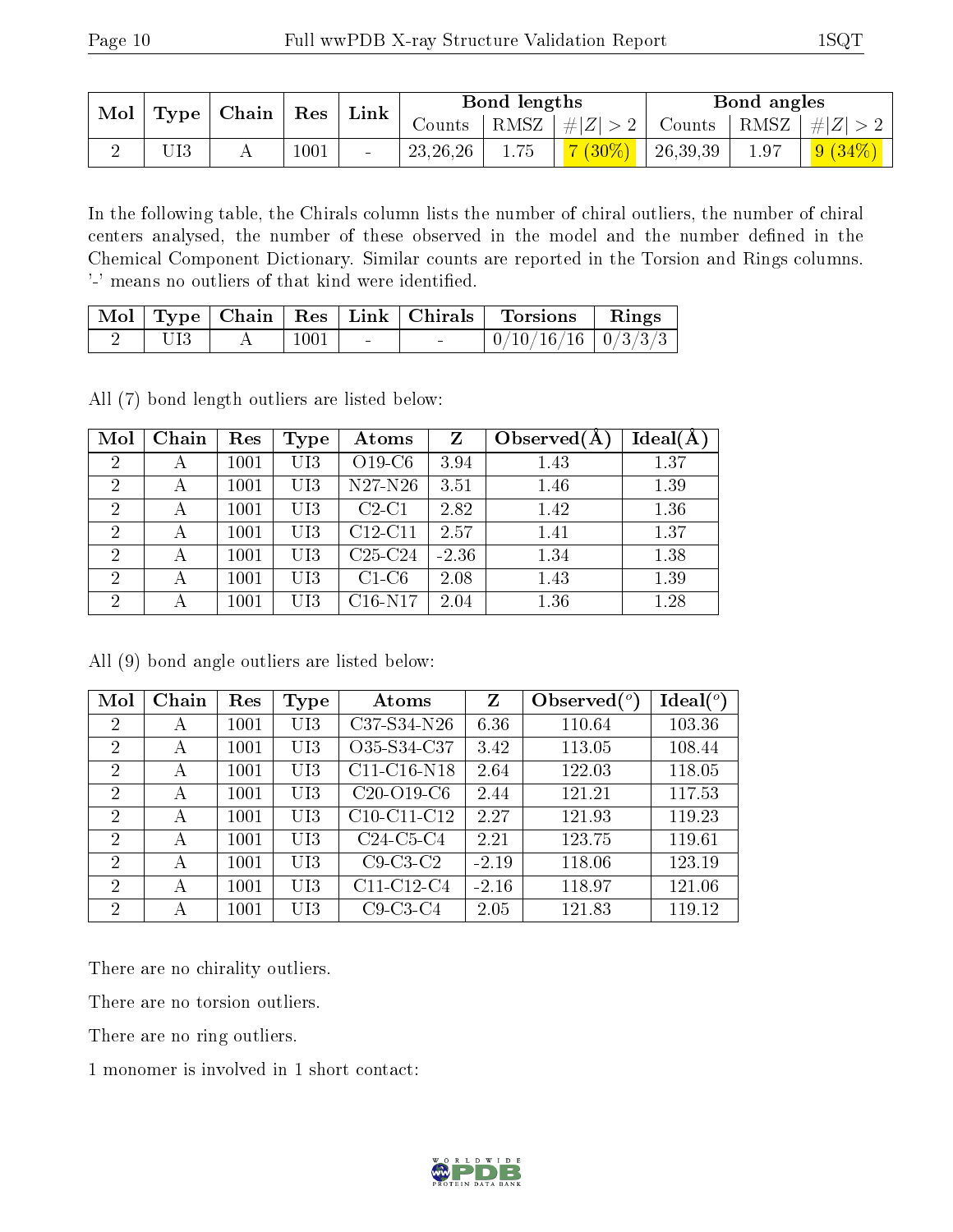|  |            | Mol   Chain   Res   Type   Clashes   Symm-Clashes |
|--|------------|---------------------------------------------------|
|  | $1001$ UI3 |                                                   |

The following is a two-dimensional graphical depiction of Mogul quality analysis of bond lengths, bond angles, torsion angles, and ring geometry for all instances of the Ligand of Interest. In addition, ligands with molecular weight > 250 and outliers as shown on the validation Tables will also be included. For torsion angles, if less then 5% of the Mogul distribution of torsion angles is within 10 degrees of the torsion angle in question, then that torsion angle is considered an outlier. Any bond that is central to one or more torsion angles identified as an outlier by Mogul will be highlighted in the graph. For rings, the root-mean-square deviation (RMSD) between the ring in question and similar rings identified by Mogul is calculated over all ring torsion angles. If the average RMSD is greater than 60 degrees and the minimal RMSD between the ring in question and any Mogul-identified rings is also greater than 60 degrees, then that ring is considered an outlier. The outliers are highlighted in purple. The color gray indicates Mogul did not find sufficient equivalents in the CSD to analyse the geometry.

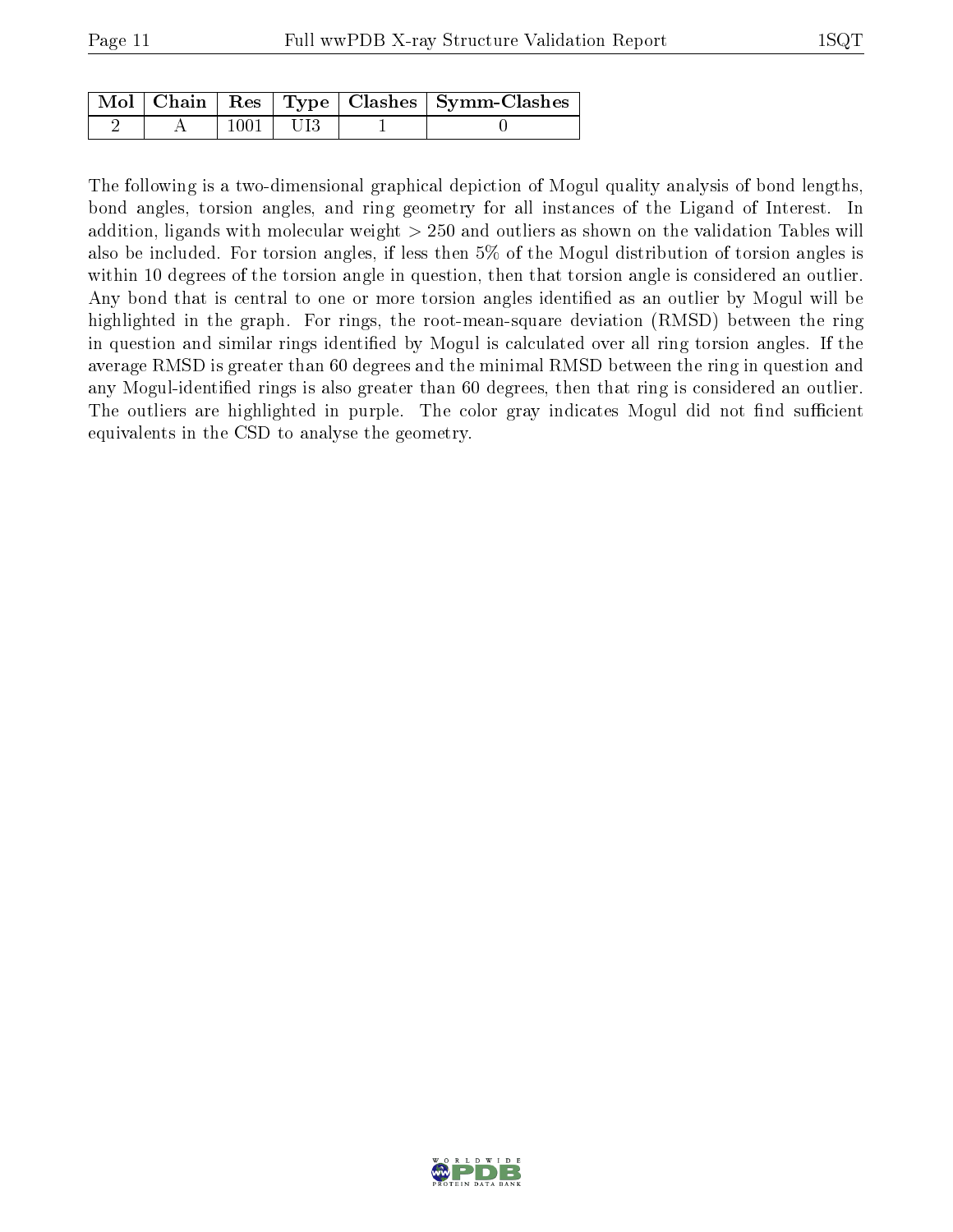

### 5.7 [O](https://www.wwpdb.org/validation/2017/XrayValidationReportHelp#nonstandard_residues_and_ligands)ther polymers (i)

There are no such residues in this entry.

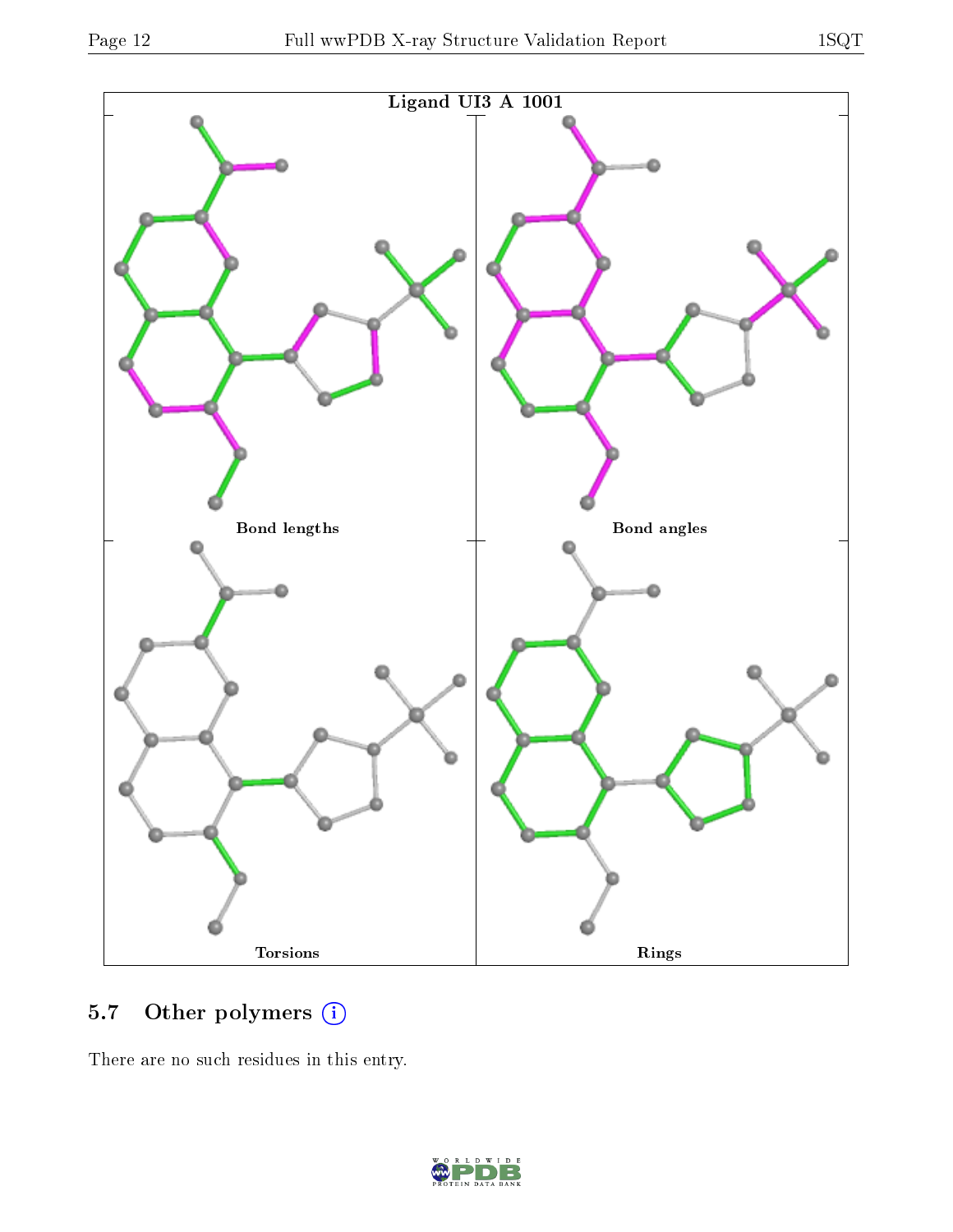### 5.8 Polymer linkage issues (i)

There are no chain breaks in this entry.

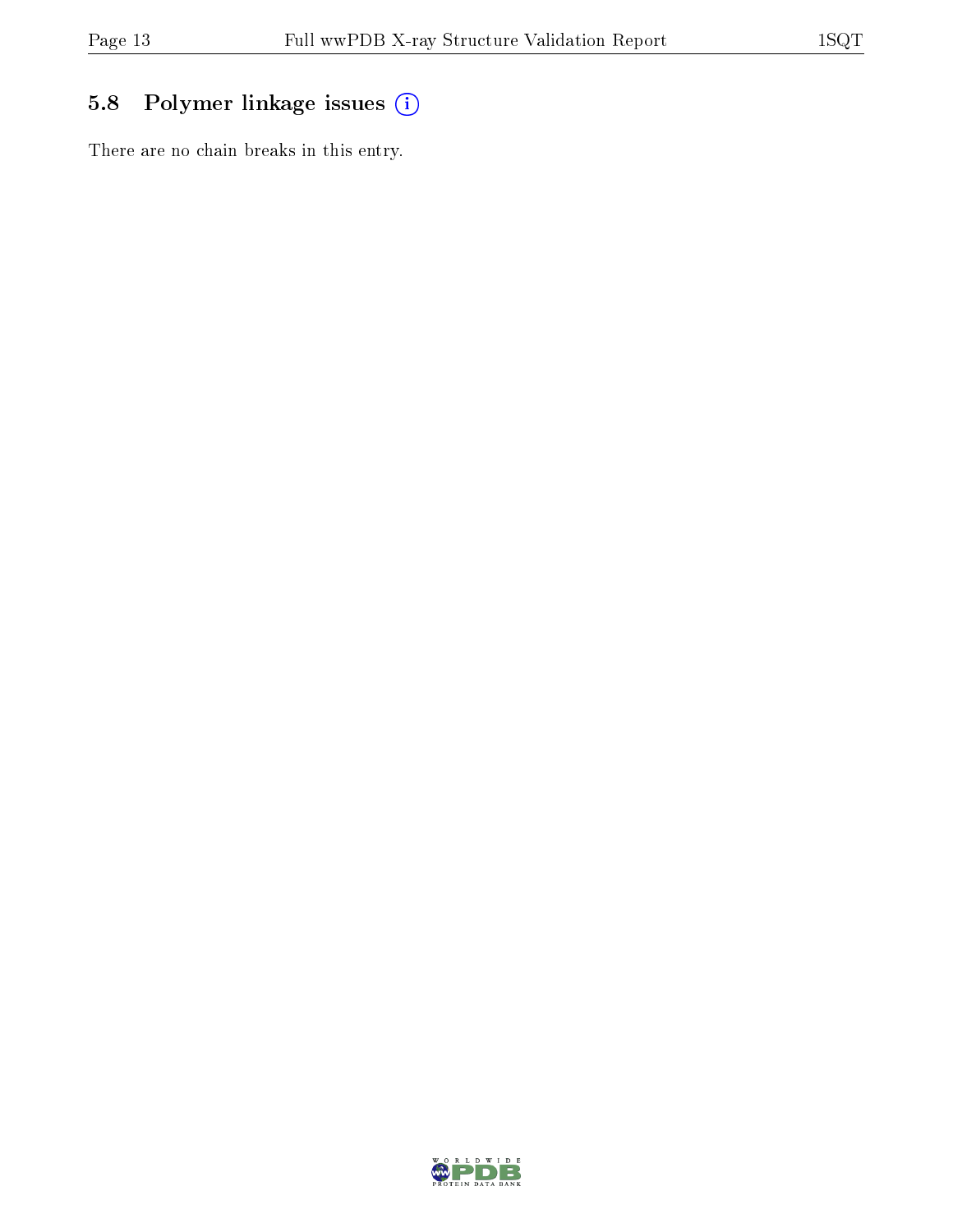## 6 Fit of model and data  $\left( \cdot \right)$

### 6.1 Protein, DNA and RNA chains (i)

In the following table, the column labelled  $#RSRZ>2'$  contains the number (and percentage) of RSRZ outliers, followed by percent RSRZ outliers for the chain as percentile scores relative to all X-ray entries and entries of similar resolution. The OWAB column contains the minimum, median,  $95<sup>th</sup>$  percentile and maximum values of the occupancy-weighted average B-factor per residue. The column labelled  $Q< 0.9$  lists the number of (and percentage) of residues with an average occupancy less than 0.9.

| $\mid$ Mol $\mid$ Chain | Analysed       | $^{\prime}$ <rsrz> <math>_{\rm{+}}</math></rsrz> | $\rm \#RSRZ{>}2$                                                                               | $\vert$ OWAB(Å <sup>2</sup> ) $\vert$ Q<0.9 |  |
|-------------------------|----------------|--------------------------------------------------|------------------------------------------------------------------------------------------------|---------------------------------------------|--|
|                         | 245/245 (100%) | 0.16                                             | $\begin{array}{ c c c c c c c c } \hline 9 & 3\% & 41 & 44 & 3, 10, 25, 35 \hline \end{array}$ |                                             |  |

All (9) RSRZ outliers are listed below:

| Mol | Chain | $\operatorname{Res}% \left( \mathcal{N}\right) \equiv\operatorname{Res}(\mathcal{N}_{0})\cap\mathcal{N}_{1}$ | Type       | <b>RSRZ</b> |
|-----|-------|--------------------------------------------------------------------------------------------------------------|------------|-------------|
|     |       | 130                                                                                                          | PHE        | 4.8         |
| 1   | A     | 125                                                                                                          | <b>TYR</b> | 3.4         |
| 1   | А     | 67                                                                                                           | <b>SER</b> | 2.4         |
| 1   | А     | 24                                                                                                           | <b>GLY</b> | 2.4         |
| 1   | A     | 70                                                                                                           | <b>GLN</b> | 2.4         |
| 1   | А     | 124                                                                                                          | MET        | 2.2         |
| 1   | А     | 205                                                                                                          | LEU        | 2.1         |
| 1   | А     | 68                                                                                                           | <b>ASN</b> | 2.1         |
|     |       | 206                                                                                                          | <b>GLN</b> | 2.0         |

#### 6.2 Non-standard residues in protein, DNA, RNA chains  $(i)$

There are no non-standard protein/DNA/RNA residues in this entry.

#### 6.3 Carbohydrates (i)

There are no carbohydrates in this entry.

#### 6.4 Ligands  $(i)$

In the following table, the Atoms column lists the number of modelled atoms in the group and the number defined in the chemical component dictionary. The B-factors column lists the minimum, median,  $95<sup>th</sup>$  percentile and maximum values of B factors of atoms in the group. The column labelled  $Q< 0.9$  lists the number of atoms with occupancy less than 0.9.